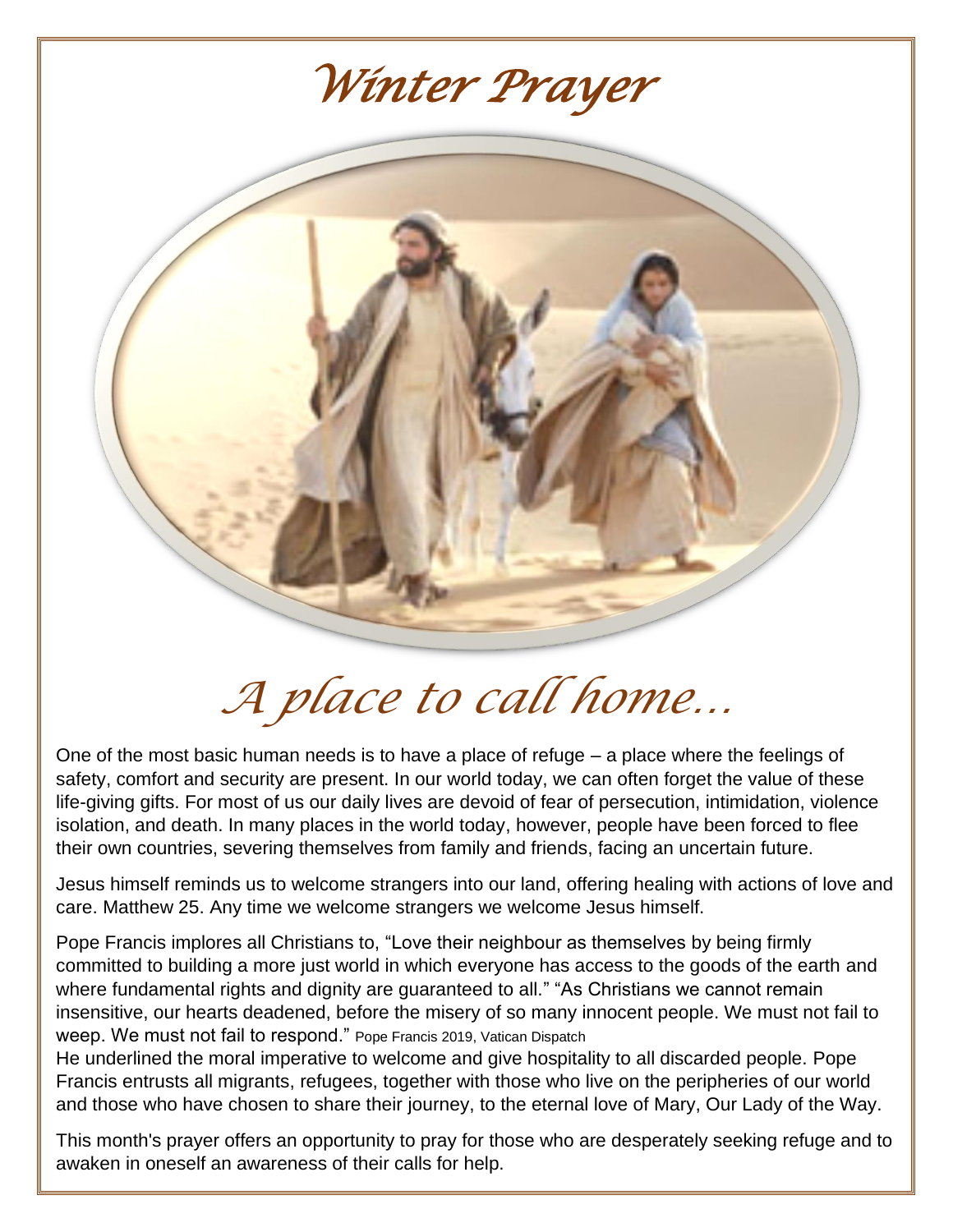## **Lighting a candle**

Sit quietly, settling into stillness. Let the rhythm of your breathing guide you.

## **Matthew 2:1-3;13-15;19-23**

After Jesus' birth- which happened in Bethlehem of Judea, during

the reign of Herod – astrologers from the East arrived in Jerusalem and asked, "Where is the newborn ruler of the Jews? We observed his star at its rising and have come to pay homage." At this news Herod became greatly disturbed, as did all of Jerusalem.

After the astrologers had left, the angel of God suddenly appeared in a dream to Joseph with the command, "Get up, take the child and his mother and flee to Egypt. Stay there until I tell you otherwise. Herod is searching for the child to destroy him." Joseph got up, awakened Jesus and Mary, and they left that night for Egypt. They stayed there until the death of Herod, to fulfill what God had said through the prophet: "Out of Egypt I have called my Own."

After Herod's death, the angel of God appeared in a dream to Joseph in Egypt with the command, "Get up, take the child and his mother, and set out for the land of Israel. Those who had designs on the life of the child are dead."

Joseph got up, awakened Jesus and Mary, and they returned to the land of Israel. Joseph heard, however, that Archelaus had succeeded Herod as ruler of Judea, and Joseph was afraid to go back there. Instead, because of a warning received by Joseph in a dream, the family went to the region of Galilee. There they settled in a town called Nazareth. In this way, what was said through the prophets was fulfilled: "He will be called a Nazarene." Inclusive Bible

# **Reflection**

Place yourself in this story. Are your thoughts and actions indicative of the Magi?... Herod?... or Joseph, as the head of the Holy family?

When have I shown a Joseph-like protection of those who are vulnerable?

What is our Pope calling us to do?

How can we be people of hope in an increasingly hopeless world?

In the reading we see a family fleeing to a foreign country out of fear of persecution. Can you find modern examples of this situation?



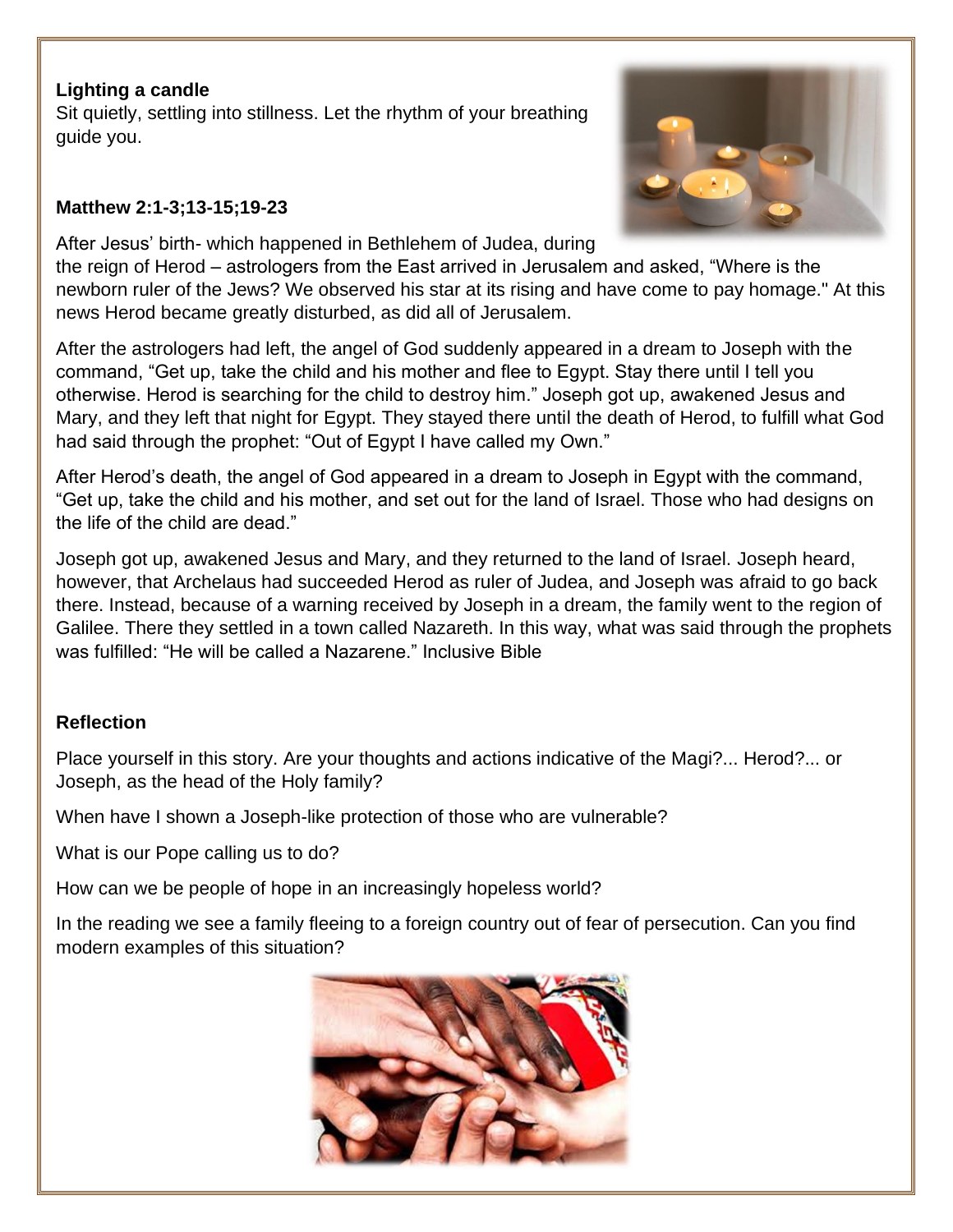## **Responding**

**We pray that like Joseph we relieve suffering and bring hope to those around us.**

God, protector of life, hear us**.**

**We pray for parents who have fled abusive situations in their home and are bringing up children alone.**

God, protector of life, hear us.

**We pray for families who have been made refugees by discrimination, wars and natural disasters.**

God, protector of life, hear us.



**Beloved Father of Joseph and Mary, your Son Jesus taught us that there is great rejoicing in heaven whenever someone lost is found, whenever someone excluded, rejected or discarded is gathered into our embrace, which thus becomes ever wider.**

**We ask you to grant the followers of Jesus, and all people of good will, the grace to do your will on earth. Bless each act of welcome and outreach that draws those in exile into the community of the Church, so that our earth may truly become what you yourself created it to be: the common home of all our sisters and brothers. Amen**